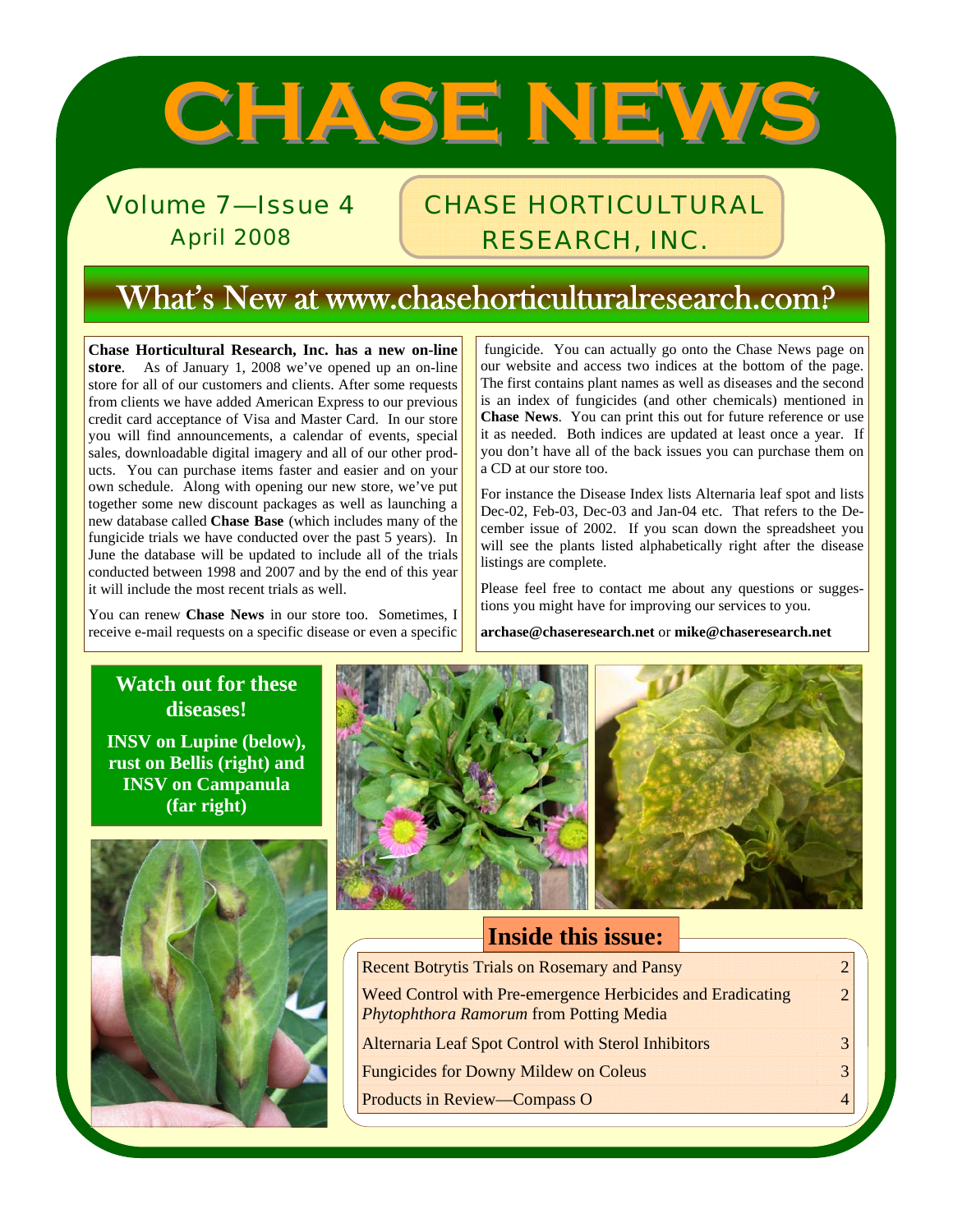## **Page 2** CHASE NEWS

The second trial was conducted using pansy in flower. These plants are exceptionally susceptible to Botrytis once flowering starts when infected flowers drop onto leaves and continue the infection. Plants were sprayed on 17 and 31 March. Treatments included water noninoculated and inoculated, 26/36 (32 oz/100 gal), Endorse (1.5 lbs), Spectro 90WDG (1 lb/100 gal), 3336 (16 oz) and Decree (16 oz). Botrytis severity was rated as the number of flowers

# **Recent Botrytis Trials on Rosemary and Pansy**

It is always a challenge to work on certain diseases and Botrytis turns out ot be one of the most challenging. It is interesting that the diseases that may be the most common in commercial plant production might be very hard to develop in a research trial. This year, we conducted several trials on Botrytis and I present two of them here. In the first trial, we tested the ability of a variety of fungicides to prevent Botrytis development after only two applications.

The products were Clevis (32 oz/100 gal), Decree (16 oz), Medallion (4 oz), Palladium (4 oz), Pageant (12.5 oz), Daconil Ul-

trex (22.4 oz), and Chipco 26019 (16 oz). They were applied on 29 January and 5 February. Botrytis severity was rated on 4 February, 25 February and 4 March. The final data is presented in the graph below.

Botrytis did not develop to any great extent during the trial but there were lower levels of Botrytis in the plants treated with all fungicides except for the Clevis. Under low disease pressure, two applications of these Botrytis fungicides did continue to reduce disease development compared to the water treated controls.



or leaves per plant with Botrytis sporulation. The inoculated plants had an average of 3 flowers/leaves with active sporulation. All of the products gave nearly 100% prevention of Botrytis when rated on 31 March and again on 7 April. We have a range of many different fungicides that can be used to prevent Botrytis blight.

Be sure to rotate between chemical classes to avoid fungicide resistance.

#### **Weed Control with Pre-emergence Herbicides**

Pre-emergence herbicides were tested for efficacy and safety on four container-grown perennials. Klett et al. (Colorado State Univerisity) reported in J. Environ. Hort. 26(1):39-44. The herbicide products included: Barricade (prodiamine), BroadStar (flumixoazin), Gallery (isoxaben), Scotts Ornamental Weedgrass Control (Scotts OWC-pendimethalin) and Treflan (trifluralin). The perennials chosen were Guizhou sage (*Artemesia lactiflora*) , hopflower oregano (*Origanum libanoticum*), Daghestan sage (*Salvia daghestanica*) and skullcap (*Scutellaria resinosa*). The weed species were annual bluegrass, barnyardgrass, yellow foxtail grass, purslane, common groundsel, redroot pigweed and annual sowthistle.

Herbicides were tested at their recommended rates and twice the recommended rate since safety was one of the goals of this research. Generally, BroadStar and Treflan were somewhat more effective than Gallery, Scotts OWC and Barricade. Plants treated with Gallery were sometimes smaller but did not show obvious phytotoxicity. Since so many new perennials are added to production it will be hard to develop enough safety information for these products.

## **Eradicating** *Phytophthora ramorum* **from Potting Media**

Linderman and Davis (USDA-ARS Corvallis, OR) reported on trials to eradicate *Phytophthora ramorum, Cylindrocladium scoparium, Pythium irregulare* and *Thielaviopsis basciola* from potting media (HortTechnology 18(1):106-110). Both potitng media and soil were tested.

All pathogens were eradicated with aerated steam treatments at 50C for 30 minutes. Results for treatment at 45 C showed reductions in populations of the pathogens but temperatures at 50 C or higher were needed to be 100%\$ effective. It is therefore very important to make sure to monitor temperatures when using steam to eradicate pathogens from potting media.

In a separate trial, Linderman and Davis tested efficacy of metam sodium. Rates of 1 ml/liter of potting medium or soil were effective in eradicating all four pathogens. The *P. ramorum* actually were killed at a much lower rate but only the highest rate tested eradicated all four pathogens. Metam sodium was tested in its liquid form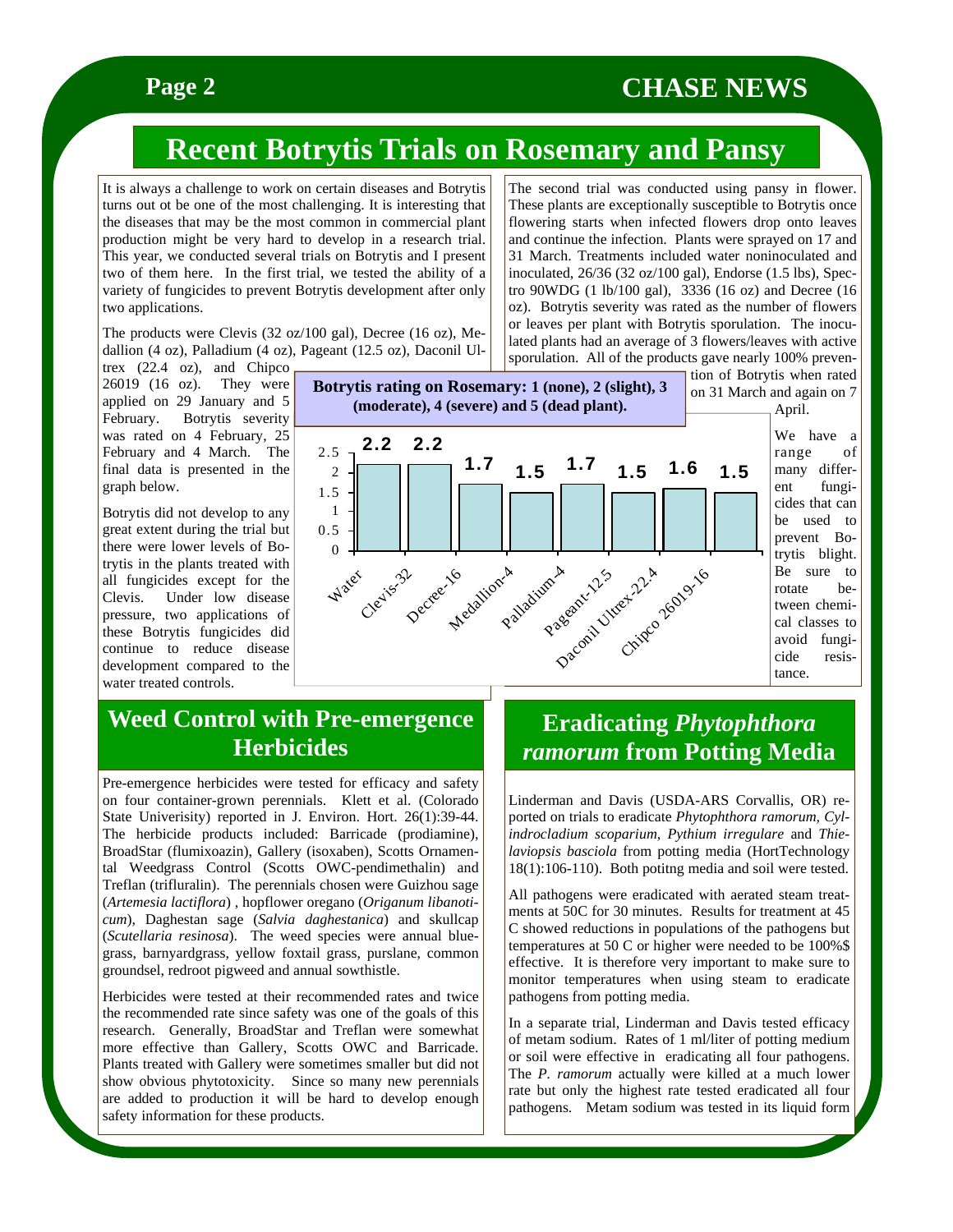#### **VOLUME 7—ISSUE 4 Page 3**

# **Alternaria Leaf Spot Control with Sterol Inhibitors**

I wonder sometimes when to suggest low labeled rates and when to suggest higher labeled rates of fungicides for disease prevention. The labels have to consider a wide range of target pathogens as well as a wide range of grower production and finally application methods. We had some extra impatiens and decided to check out three sterol inhibitor fungicides including Eagle 40WP (myclobutanil at 1,2 and 4 oz/100 gal), Banner MAXX (propiconazole at 4, 6 and 8 oz/100 gal—not labeled for greenhouse crops), Terraguard SC (the new formulation of triflumizole at 6, 8 and 10 oz/100 gal) and Trinity (triticonazole at 4, 8 and 12 oz/100 gal—not currently labeled for ornamentals). The rates I chose were based somewhat on the labels and somewhat on

fungicide. We included inoculated and noninoculated controls as well as a chemical standard—Chipco 26019 (iprodione at 16 oz/100 gal). The plants were sprayed to drip on 10 and 20 March 2008 and were inoculated with a spore suspension on 12 March 2008. We counted spots per plant and measured height at the end of the trial.



All of the treatments gave exceptional control of Alternaria on impatiens with Terraguard SC (6 oz/100 gal) resulting in 100% prevention. It was interesting that few products showed a dosage response with the higher rates resulting in higher control. The best control with Eagle (4 oz/100 gal) resulted in excellent control while the lower rates were too low. All rates of Banner MAXX, Terraguard SC and Trinity were equally effective in preventing Alternaria leaf spot on impatiens.

Since sterol inhibitors can act as plant growth regulators at times, we measured plant height. This data showed no significant effect of any treatment on plant height. Neither were there any signs of any distortion,

greening or other symptoms of PGR effects on these impatiens in this trial.

When you try a new fungicide or one you have worked with before on a new plant, it is a good idea to start in the middle of the rate range on the label. This should give very good disease control without increasing chances for any phytotoxicity. Once you have used the product for awhile you may well be able to reduce the rates without any loss of disease control.

## **Fungicides for Downy Mildew on Coleus**

Warfield et al. published results of a trial in 2007 on Coleus for control of downy mildew. Treatments were applied to 'Wizard Mix' Coleus as foliar sprays with the exception of Subdue MAXX (drench). Treatments included: untreated control, Stature DM (12.8 oz/100 gal on a 10-day interval), Heritage (4 oz on a 7-day interval), FenStop (7 oz applied once), Protect DF (4 oz on a 7-day interval) a FenStop (7 oz applied once) followed by Protect (4 oz applied twice at a 7-day interval) rotation, Vital (64 oz on a 7-day interval), Aliette (2.5 lb) and Subdue MAXX (1 oz applied once). The plants were inoculated one day after the first treatment.



Disease started to appear about 16 days after

inoculation and was rated for the next three weeks. The best control of downy mildew occurred with the Stature DM, Vital and Aliette sprays or the Subdue MAXX drench. Heritage, FenStop and Protect (as well as the rotation) did not prevent downy mildew significantly in this trial.

For a complete report see Plant Disease Management Reports 2:OT0004.